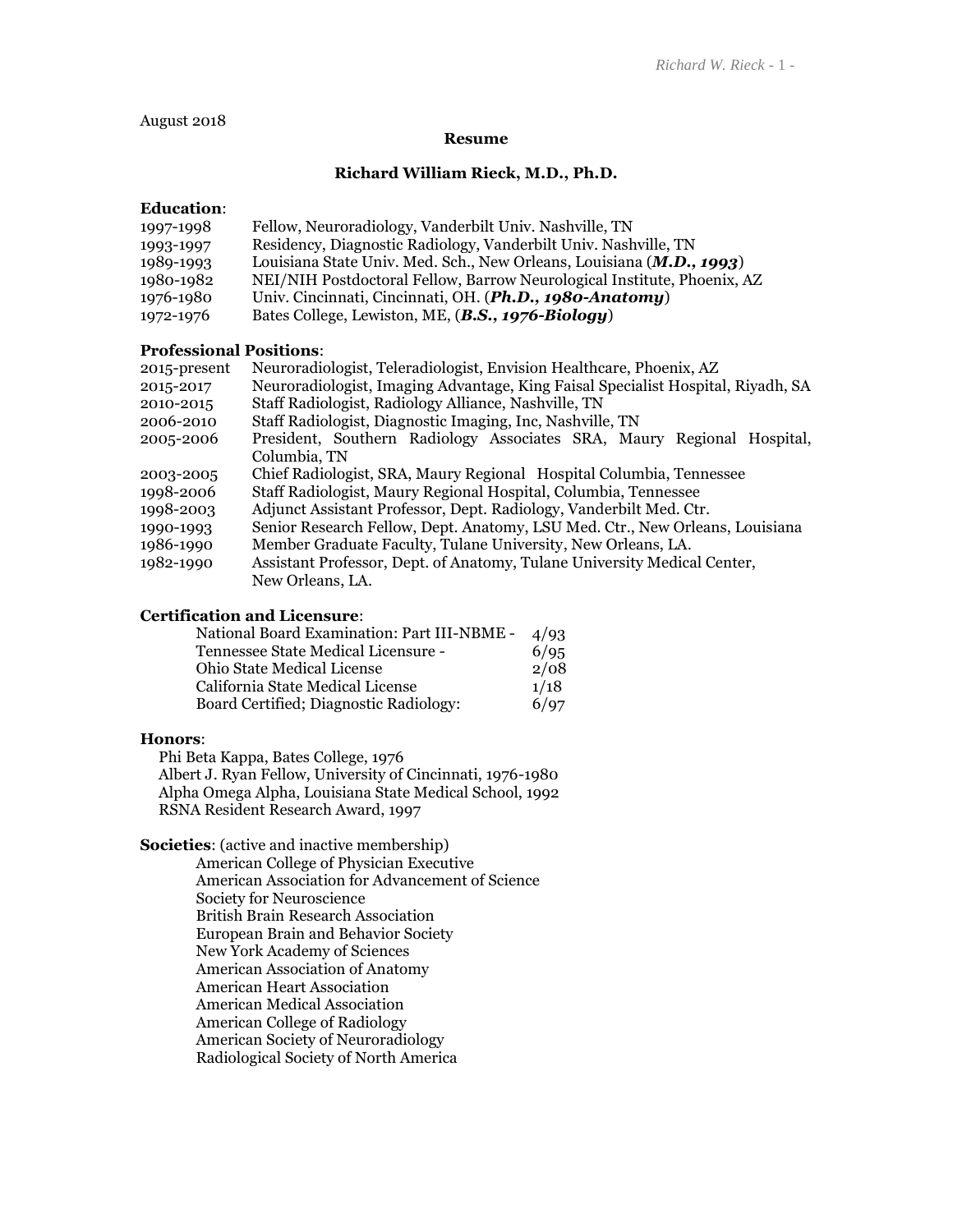# **Experience as Educator**:

- Teaching responsibilities have included presenting lectures, providing laboratory instruction, preparing and administering examinations in Medical Gross Anatomy, Histology, Human Embryology and Neuroscience courses.
- Specialty post-graduate courses have also been prepared in Developmental Biology, Neuropharmacology, Neuro-ophthalmology and Neurology.
- Graduate courses in the Neurosciences and acting as research advisor for graduate and medical students in my research laboratory.
- Recipient of numerous yearly teaching awards as medical school faculty member.
- As a radiologist and anatomist, I have served as an expert witness in many malpractice cases in TN, including serving as consultant for counsel as well as serving as a witness in deposition and trial settings.

### **Administrative Activities**:

# **Tulane University**:

- As a faculty member at Tulane University I had numerous University and Departmental Committee responsibilities, including Student Grievance Committee, Strategic Planning and Goals Committee, Dept. Anatomy, Curriculum Committee for Neuroscience Program, and Departmental Search Committee.
- Secretary of the Greater New Orleans Chapter of the Society for Neuroscience.
- As a Tulane faculty member, I served as a grant reviewer for the American Heart Association and was an Ad Hoc Reviewer for the New England Journal of Medicine and the Journal of Neuroscience.

### **Vanderbilt University**:

 As a resident I was responsible for coordinating Radiology Services at Bedford County Regional Hospital, Shelbyville, TN

# **Maury Regional Hospital**:

- At MRH I had the position of Chief Radiologist, and during that time period was instrumental in reorganizing the radiology group. I also had a leadership role in the selection and implementation of a Hospital wide PACS System.
- Elected President of Southern Radiology Associates, and in that role was responsible for contract development and negotiation with the Hospital and Hospital system, was responsible for establishing a Joint Venture relationship with the Hospital that resulted in development of a JV Imaging Center, in the form of the Spring Hill Imaging Center. I contributed to the CON preparation for this free-standing imaging center. I was also instrumental in the formation of a Hospital System wide Radiology Division that included the primary Hospital and 4 ancillary centers.

# **General Radiology Practice:**

- Throughout my career in general radiology practice I have functioned as the medical director of a variety of imaging facilities, including free standing imaging centers and hospital-based radiology departments. Currently I am the site chief of a radiology department at a level 1 trauma center. Part of the related responsibilities include operational and quality assurance issues
- Throughout my career I also have been intimately involved in group and hospital-based quality assurance committees.

#### **Research:**

 One of the first demonstrations of basal forebrain input to the visual cortex of mammalian brain. University of Cincinnati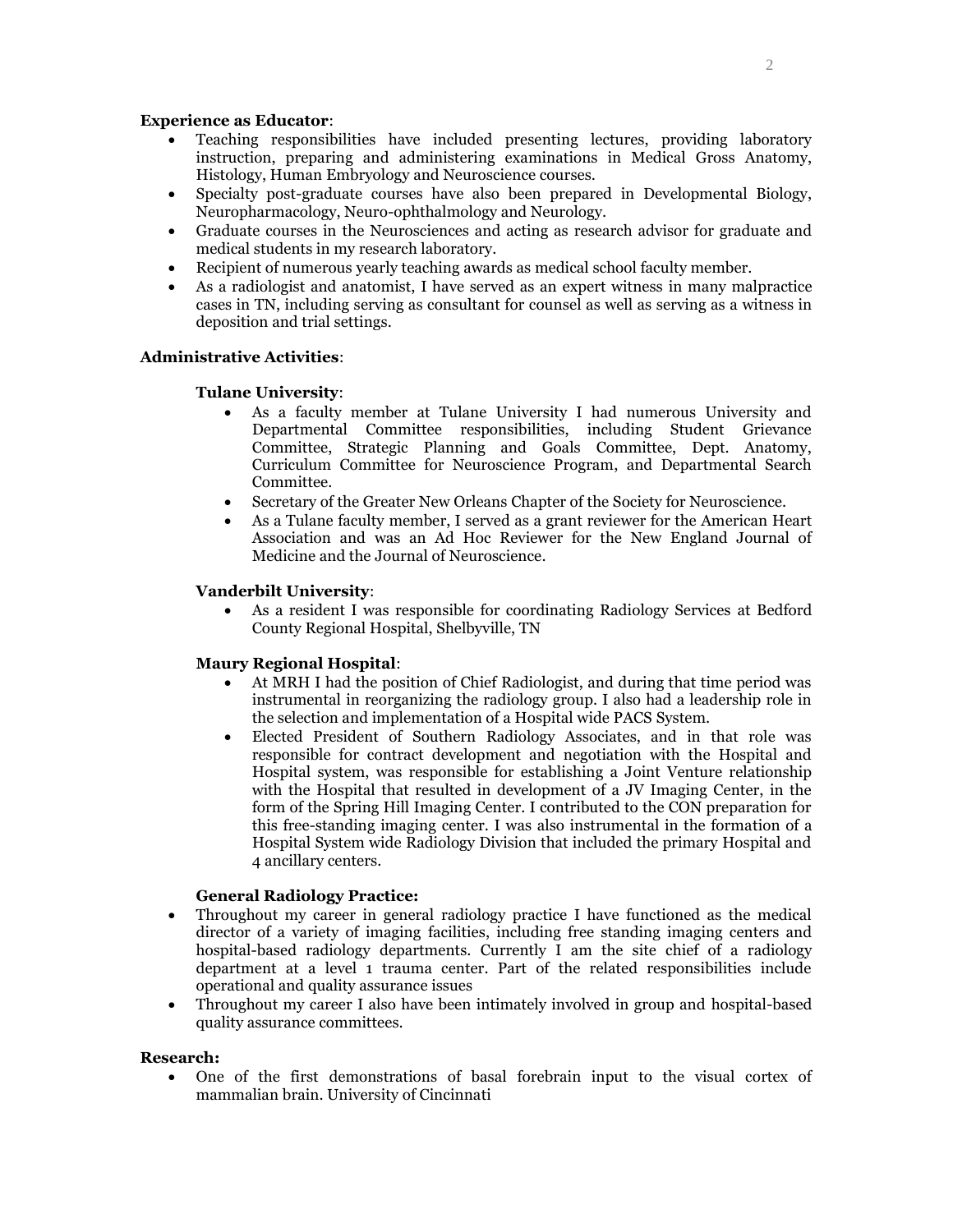- Developed concept of "paralaminar" thalamic input to visual cortex. Work performed in Neurobiology Division at BNI – Phoenix.
- First to demonstrate convergent thalamic pathways that bring sensory and motor information to visual cortex with implication of sensory and motor information altering visual perception, and channeling of information selectively to dorsal versus ventral visual cortical pathways. Work performed at Tulane University, and contributed to induction in the New York Academy of Science. Currently a basis of "prehensile cognition"
- With my colleagues at Vanderbilt, we were the first to demonstrate dopamine receptor distribution within specific centers within the Human thalamus, and particularly the intralaminar nuclear complex that acts to relay sensory and motor information to the visual cortex. We proposed that the thalamic dopamine system can directly alter visual perception.
- This research was funded in part by grants from NIH and the American Heart Association. and was the subject of approximately 40 reviewed publications including full length research articles, abstracts, reviews, and book chapters.

# **Private Ventures**: selected

# 2005-2006 **Southern Imaging Associates**

Charter Member, Member of the Board

SIA is the Joint Venture entity for our Radiology Group that developed, and managed an Outpatient Imaging Center in Spring Hill, TN. I was responsible for contract negotiations, Management, and participated in the application for the Certificate of Need (CON) for the Imaging Center. Columbia, Tennessee

# 1999-present **RwR Consulting**

President

Consulting services for medical legal review in medical malpractice cases, educational services for medical education and allied health education. Currently in discussion with several academic programs for providing imaging correlations for basic science programs in primary medical education (MD), as well as post graduate education (CME). RwR Consulting also served for several years in the education program at RES (Radiology Education Systems- Nashville) providing tech education in structural biology in the state of Tennessee.

# 2013-present **SG&A Consulting Services**

Associate

Mission of providing support, development, and IT infrastructure for leading edge imaging technologies that are being developed for clinical applications and medical education applications.

# **Outside Interests:**

- Aviation (over 40 years' experience, owner-operator of several multiengine aircraft, and leasing to a regional charter company. Experience in piston, turboprop aircraft.)
- Art and photography

# **Selected References:**

Weber,J.T., R.W. **Rieck** and H.J. Gould, III. Interhemispheric collaterals of single cortical neurons in the adult cat. Brain Res. (1983) 276:333-338.

**Rieck**,R. and R.G. Carey. Evidence for a laminar pattern of basal forebrain terminations in visual cortex in the rat. Brain Res. (1984) 297:374-380.